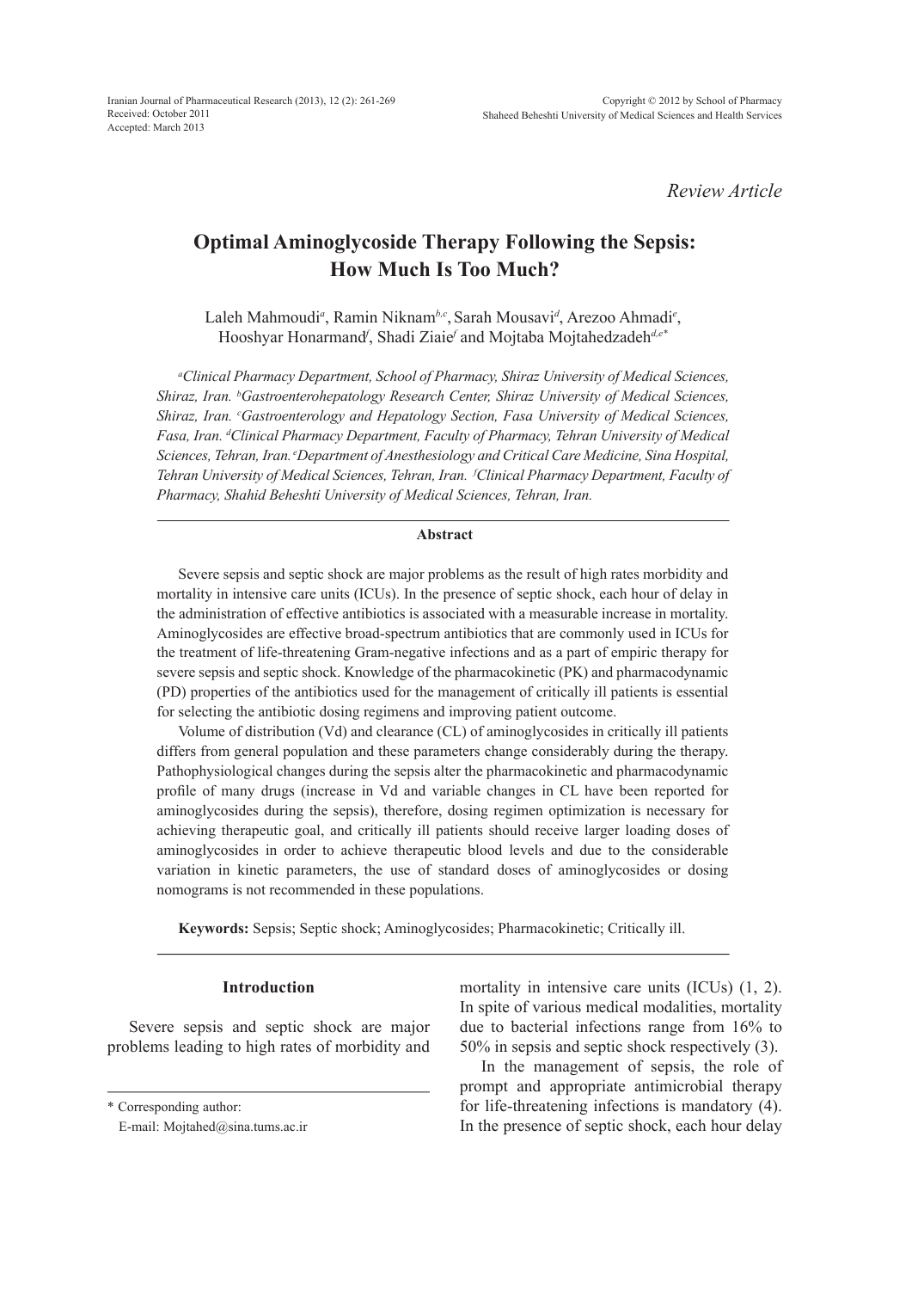

**Figure 1.** Appropriate, adequate, and optimal antibiotic therapy. Optimal therapy gives the best outcome (9).

in the administration of effective antibiotics is associated with a measurable increase in mortality. Kumar, *et al.* (5) showed that effective antimicrobial administration within the first hour of documented hypotension was associated with increased survival in adult patients with septic shock.

Aminoglycoside antibiotics are old, but effective broad-spectrum antibiotics that are commonly used in critical care units for the treatment of life-threatening Gram-negative infections and as a part of empiric therapy for severe sepsis and septic shock, especially if *Pseudomonas aeruginosa* infection is suspected (6). Besides, their use has been associated with less increase in microbial resistance over the years when compared with *β*-lactam antibiotics (7), however, resistance of Gram-negative bacteria to aminoglycosides differs from one region to another and the rate of aminoglycoside resistance is high in some countries (8). Gentamicin, Tobramycin, Amikacin and Netilmicin are the main aminoglycosides still in use.

Knowledge of the pharmacokinetic (PK) and pharmacodynamic (PD) properties of the antibiotics used for the management of critically ill patients is essential for selecting the antibiotic dosing regimens, which will optimize patient's outcomes (Figure 1) (9, 10). Thus, we aim to review the effect of septic

related changes in critically ill patients with pharmacokinetic parameters, toxicodynamics and optimal dosing of aminoglycosides.

# *Pharmacodynamics of aminoglycosides*

Aminoglycosides are hydrophilic antimicrobials that bind to 30S ribosomal A-site RNA, cause the misreading of the genetic code and inhibit the translocation (11). The ensuing antimicrobial activity is usually bactericidal against susceptible aerobic Gram-negative bacilli. Aminoglycosides initially penetrate the organism by disrupting the magnesium bridges between lipopolysaccharide moieties. They are transported across the cytoplasmic membrane in an energy-dependent manner. This step can be inhibited *in-vitro* by divalent cations, increased osmolality, acidic pH, and an anaerobic environment (12).

The Minimum Inhibitory Concentration (MIC) is the lowest concentration of antibiotic that inhibits visible growth of bacteria. The MIC is the most precise method to compare the efficacy of different antibiotics against a particular organism (13, 14), and is reported to the clinician along with the qualitative interpretation (susceptible, intermediate, or resistant).

Aminoglycosides have both a concentrationdependent bactericidal effect and a long post antibiotic effect (PAE) (15). The PAE refers to the persistent suppression of bacterial growth that occurs after the drug has been removed *in-vitro* or cleared by drug metabolism and excretion *in-vivo*. Initially described for Gram-negative bacilli, aminoglycosides also exhibit PAE against *Staphylococcus aureus* but not against other Gram-positive cocci. The duration of the PAE (approximately 3 h; ranges from 1 to 7.5 h) depends upon the method of evaluation and the studied organism (16). PAE characteristic of aminoglycosides may allow sub-MIC trough levels at the end of dosage intervals.

Concentration-dependent killing refers to the ability of higher concentrations of aminoglycosides (relative to the organism's MIC) to induce more rapid, and complete, killing of the pathogen (17). Because concentration-dependent killing characteristics of aminoglycosides, ratio of the peak drug concentration to the MIC of pathogen or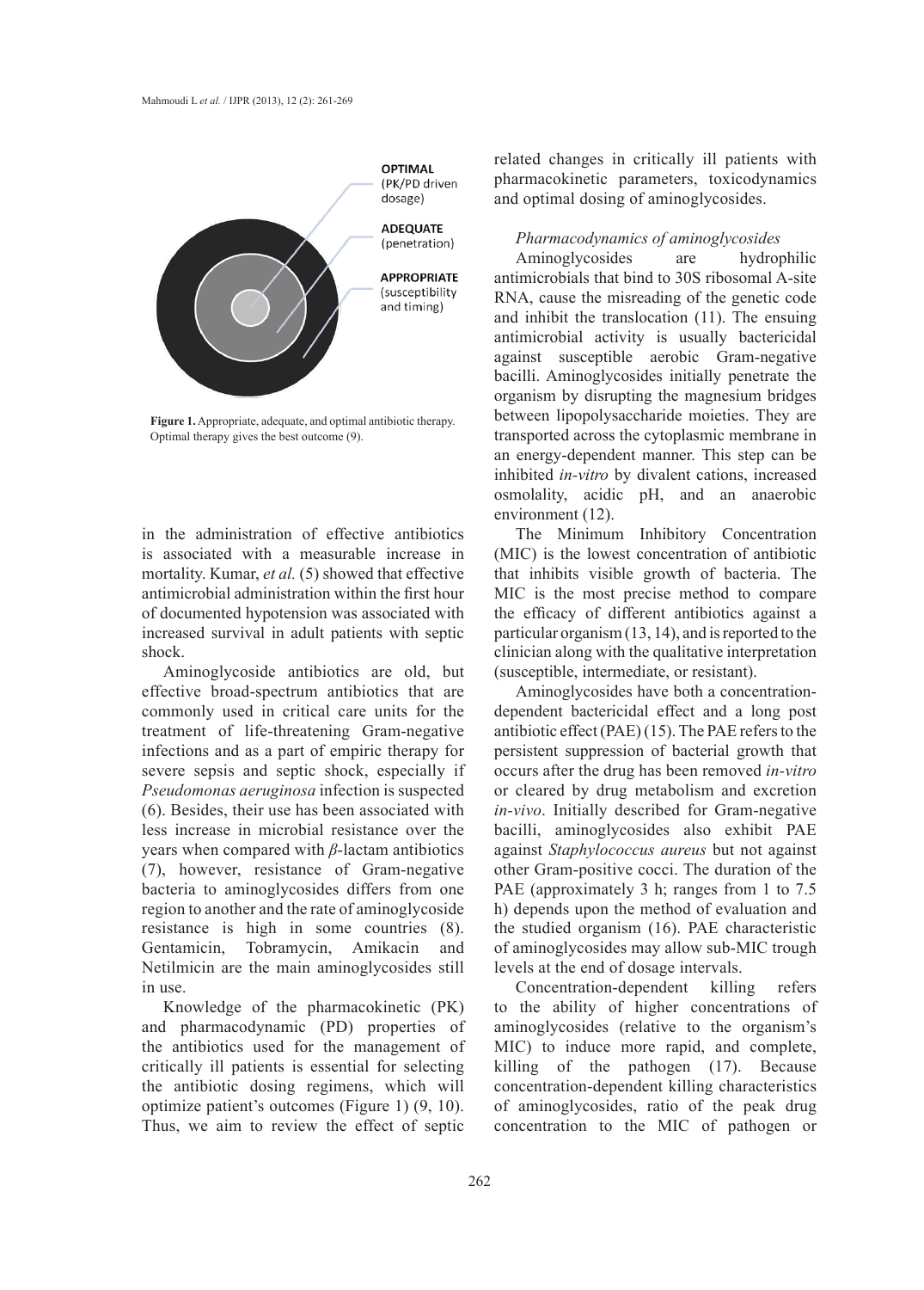|              | ر ب          |                                     |                    |
|--------------|--------------|-------------------------------------|--------------------|
| Agent        | Vd           | <b>Elimination half life Normal</b> | $CICr < 10$ mL/min |
| Amikacin     | 0.3          | $2.5 - 3$                           | 30                 |
| Gentamicin   | $0.22 - 0.3$ | $2.5 - 3$                           | $30 - 50$          |
| Netilmicin   | 0.26         | $2 - 2.3$                           | 40                 |
| Streptomycin |              | 2.5                                 | 100                |
| Tobramycin   | 0.33         | $2.5 - 3$                           | 56                 |

**Table 1.** Pharmacokinetics of aminoglycoside.

Cmax/MIC is considered to be the parameter that best characterizes the *in-vivo* exposure of the pathogen to serum aminoglycoside concentrations (18, 19). In a retrospective study, Kashuba *et al.* demonstrated that since the peak concentrations and area under the concentration-time curve (AUC) are highly correlated, it has been possible to link both Cmax/MIC and AUC/MIC ratio to outcome. Optimal antibacterial activity is achieved when the peak is 8 to 10 times greater than the MIC (20). To attain effective peak serum concentration and acceptable outcome in critically ill patients, close therapeutic drug monitoring is necessary.

# *Pharmacokinetic changes in critically ill patients*

Dosing of aminoglycosides has been discussed in the literature due to the narrow therapeutic index of these agents. Many pathophysiological changes can occur in critically ill patients that can complicate antibiotic dosing. For example, changes in volume of distribution (Vd) and clearance (CL) of antibiotics have been noted in these patients. Initial dosing of drug is determined by Vd, whereas maintenance dosing should be based on CL (21, 22).

Aminoglycosides demonstrate similar PK properties. These agents have similar elimination half-lives of about 2-3 h in normal subjects, and similar Vd (Table 1) (23).

Sepsis process is a complex process in which the release of endotoxins (*e.g.* Lipopolysaccharides and lipotechoic acid) and exotoxins from pathogens lead to the production of various endogenous mediators. TNF-α, IL-6 and IL-1 $\beta$  are the most important endogenous mediators in the sepsis process, the measurement of which can be helpful in the determination of sepsis severity (2). Release of these mediators can cause endothelial damage and thus increased capillary permeability (24, 25). It is shown that a significant association exists between these biomarker patterns in the first 72 h of sepsis, severity of tissue hypoxia, organ dysfunction, and the mortality (26). This capillary leak leads to the third spacing which is due to the shift of fluid from the intravascular space into the interstitial space. Moreover, the obvious reduction of oncotic pressure resulting from severe hypoalbuminemia (< 1.5 mg/dL) that occurs in some critically ills like head trauma patients, may contribute to the third spacing, which results in the increase of Vd, especially for drugs with small volume of distribution (27- 29).

In the Sabzghabaee *et al.* (30) study, the pharmacokinetic behavior of amikacin was evaluated in 31 critically ill patients. In this study, the mean of Vd were  $0.39 \pm 0.045$  (L/ Kg) and half of patients had a Vd of more than 0.39 (L/Kg) which is greater than 0.25 L/Kg in comparison with normal population. Resolving of sepsis cause mobilization of excess fluid and reduction in Vd. On the other hand, Vd will be increased proportionally with the increasing levels of sickness severity as measured by the Acute Physiology and Chronic Health Evaluation (APACHE II) score and can result in a decreased *C*<sub>max</sub> and possibly impairment of their concentration-dependent bactericidal efficacy (31).

Increase Vd of aminoglycosides during sepsis results in subtherapeutic plasma concentrations by using standard dosing regimen (32), even by increasing loading dose of tobramycin and gentamicin from 2 mg/Kg to 3 mg/Kg, only half of the septic patients reach therapeutic  $C_{\text{max}}$ levels (32, 33).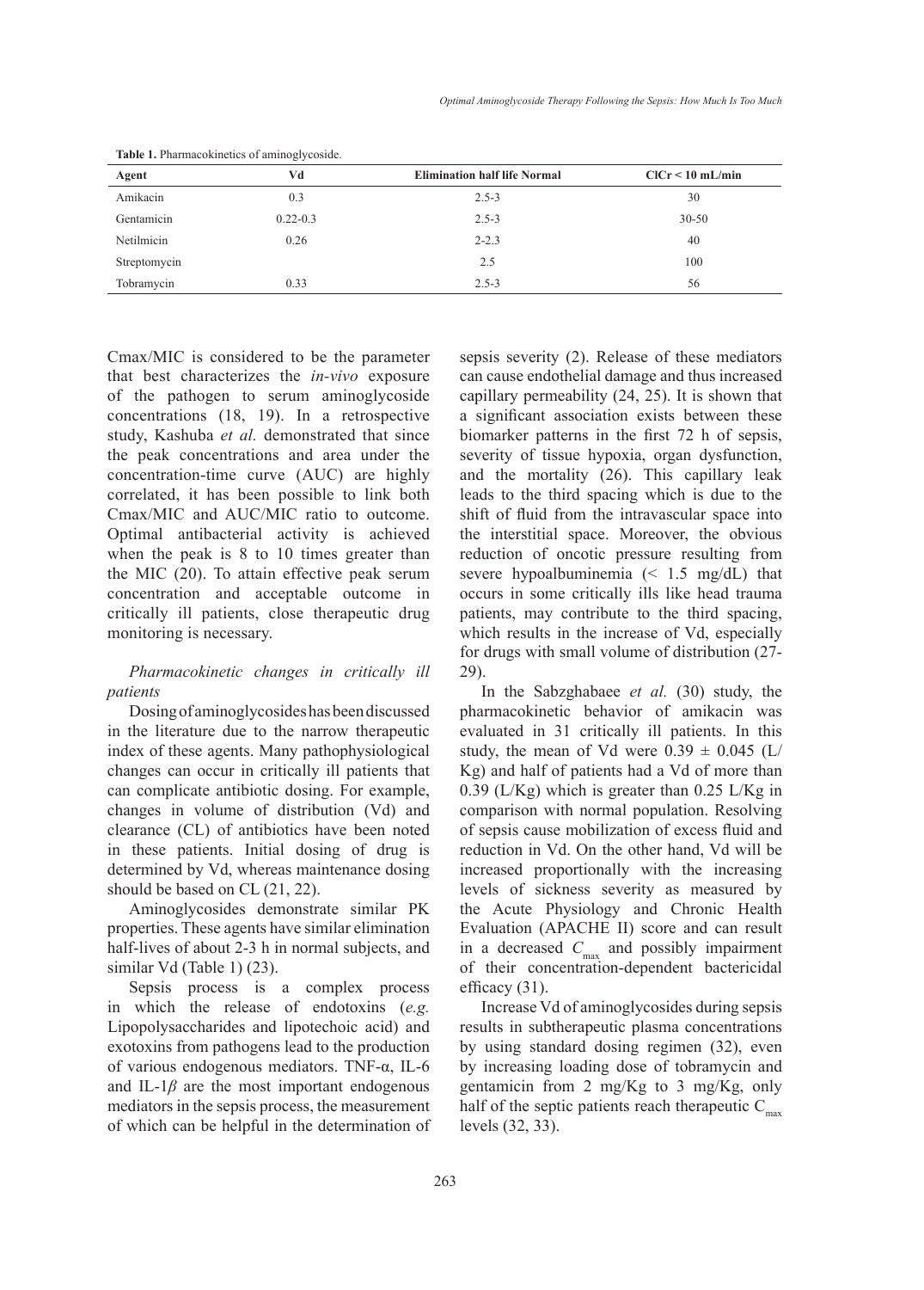Taccone *et al.* (34) assessed the loading dose of amikacin in patients with severe sepsis and septic shock. In this study after a loading dose of 25 mg/ Kg (total body weight), the peak concentration remained below therapeutic target level in about one third of these patients, due to the increase in Vd. According to these studies, even by using higher loading dose of aminoglycosides in early phase of sepsis, therapeutic levels can not be achieved in critically ill patients. Subtherapeutic levels increase the risk of multi drug resistance organisms and also mortality rate, therefore, the assessment of blood concentrations and individualization of dosing regimen seems necessary for achieving the therapeutic goal.

It should be considered that beside the capillary permeability, fluid therapy and total parenteral nutrition (TPN) may contribute to expanding the extracellular fluid and Vd and result in the dilution of aminoglycosides in critically ill patients.

In a clinical study, Tormo *et al.* assessed the effect of TPN on kinetic behavior of amikacin in critically ill patients. In this study, 22 critically ill patients enrolled and were treated with  $15.5 \pm 7.9$  mg/Kg/day of amikacin. TPN was administered to malnourished patients while well nourished patients received fluid therapy. An expanded amikacin Vd (0.403 L/Kg vs. 0.298 L/Kg) and a tendency towards increased total body clearance (0.089 L/Kg/h vs. 0.069 L/ Kg/h) was shown in TPN group. In addition, TPN produced lower peak concentrations. Tormo *et al* concluded that critically ill patients receiving TPN need higher amikacin doses to ensure the optimal therapeutic response (35). TPN affects gentamicin pharmacokinetic parameters in a similar way (36).

Cardiac output, body weight, oxygen extraction, serum albumin and severity of illness also influence the disposition kinetic of aminoglycosides in severely ill patients with sepsis, so physiologic response to the stress should be considered when determining dosing regimen for critically ill patients (37-40).

Almost all studies showed that the Vd of aminoglycosides was increased in critically ill patients but wide variation in aminoglycosides CL has been reported. Multiple factors such as patient hemodynamic status, vasopressor usage, and cardiopulmonary by-pass may affect the drug›s clearance. Disease states in ICU patients such as burn, trauma and hyperdynamic septic shock increase drug clearance (41).

The body response to infection and injury can cause elevation of metabolic energy expenditure and oxygen consumption and higher cardiac output, blood flow, and organ perfusion. In severe sepsis and septic shock, cardiac index is normal or even increased. In this situation and in the absence of organ dysfunction, renal artery blood flow is also increased that results in the enhanced delivery and excretion of hydrophilic agents like aminoglycosides (42), and consequently their half-life decrease. The clearance of gentamicin was found to be 1.5-fold higher in hyperdynamic septic patients  $(4.1 \pm 0.59 \text{ L/min/m}^2)$  in comparison with hypodynamic septic patients  $(2.7 \pm 0.43 \text{ L/min/m}^2)$  (37).

Vasopressor agents that are used for the treatment of hypotension in critically ill patients can cause higher than normal cardiac indices in this population (43, 44). Administration of drugs which influence the glomerular filtration, such as dopamine, dobutamine and diuretics has the same effect (45). Conversely, cardiac failure decreases the renal perfusion and results in reducing the drug clearance and accumulation of aminoglycosides within body, so dosage changing is necessary, but most nomograms use creatinine clearance (CrCl) for the prediction of renal function and dose adjustment. CrCl poorly reflects the changes in renal function in critically ill patients and there is a marked difference between CrCl and total aminoglycosides clearance, thus in this situation, individualized pharmacokinetic dosing is the accurate method for the determination of dosing regimen (46-48).

Among other factors in critically ill patients, mechanical ventilation also affects aminoglycoside kinetic parameters, Vd increase and Cl vary. Tholl *et al.* (49) showed that aminoglycoside clearance rate was 4.37 L/h (0.55-11.56) and the elimination rate constant varied from 0.04 to 0.66/h. It was concluded that the aminoglycoside clearance was highly correlated with physiologic changes in critically ill patients. Aminoglycoside clearance was increased with urinary urea nitrogen excretion and decreased with the increase in blood urea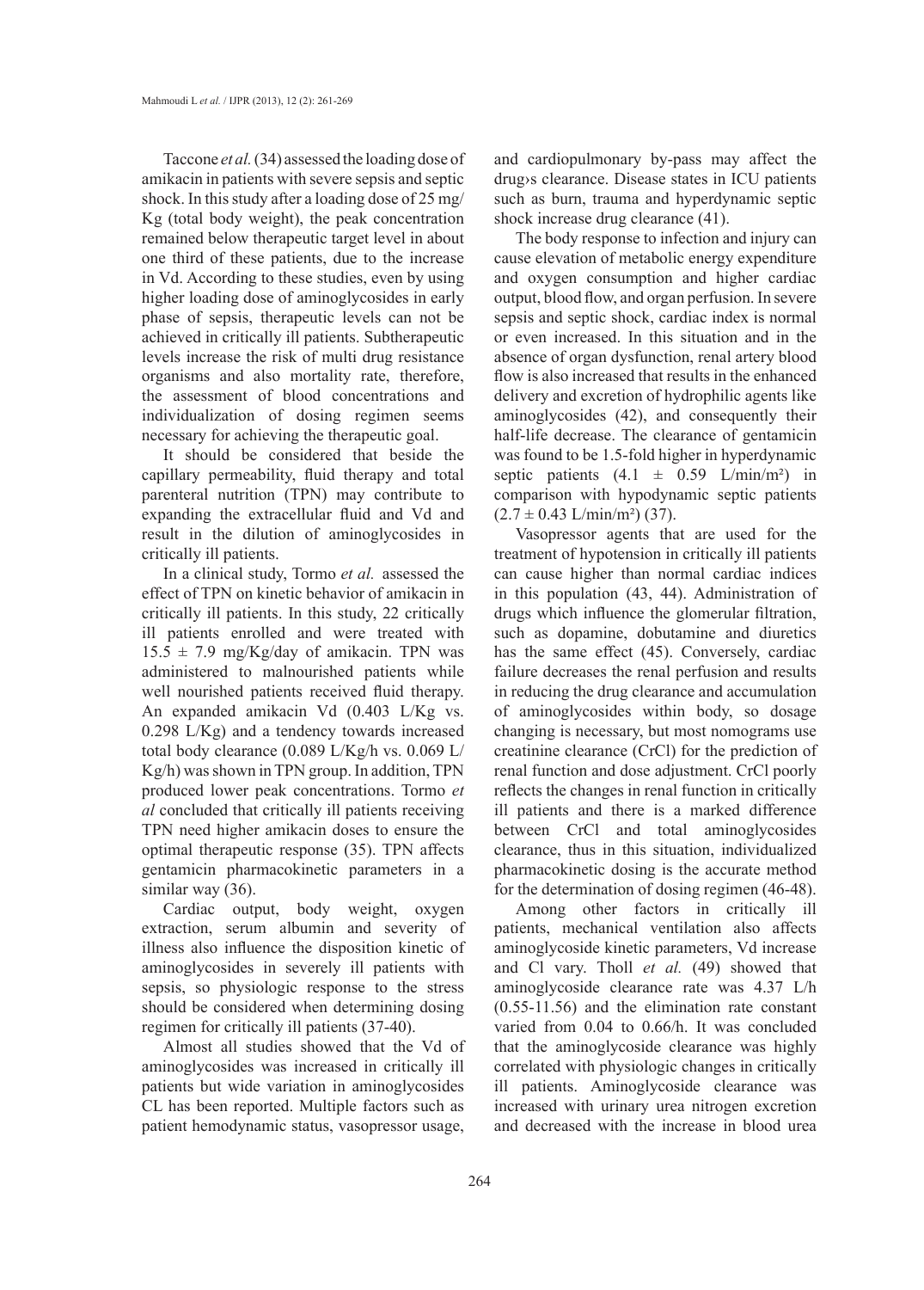nitrogen concentrations. Besides, they stated that higher albumin and transferrin concentrations were associated with higher aminoglycoside CL rates (50).

The influence of controlled mechanical ventilation on the pharmacokinetic profile of gentamicin in 23 patients after elective openheart surgery has been reported (38). Lugo *et al.* demonstrated a poor but significant relationship between the application of Positive End-Expiratory Pressure (PEEP) mode (about  $10 \pm 6$  $cm H<sub>2</sub>O$ ) and both Vd and clearance of amikacin in 30 critically ill septic patients (39). But in some studies, no inhibitory effects for PEEP were found to increase the concentration (51).

The interpatient variability of aminoglycoside kinetic parameters necessitates dosage individualization of these antimicrobials based on plasma concentrations. Pathophysiological changes in early phase of sepsis necessitate higher loading dose but after resolution of acute phase reevaluation of dosing regimen is crucial for avoiding drug accumulation and toxicity.

## *Aminoglycoside toxicity*

Nephrotoxicity develops from aminoglycoside accumulation in the proximal renal tubular cells (52). Polycationic aminoglycosides bind to anionic, brush-border, phospholipid membranes and are transported intracellularly by proximal tubular cells of kidney. Sequestration of these drugs within lysosomes and development of a lysosomal phospholipidosis result in cell necrosis and apoptosis. Tubular necrosis is often accompanied by tubular regeneration and peritubular proliferation; such tubular alterations eventually cause a decline in glomerular filtration and hypo-osmotic polyuria (53, 54). Aminoglycosides' toxicity is related to the duration of exposure rather than to high serum levels. The kidney is unable to excrete the dose of aminoglycoside within the dosing interval owing to impaired function. Numerous reports evaluate once-daily dosing of aminoglycosides in which the cumulative dose for a 24 h period would be administered as a single dose. This would take advantage of concentrationdependent killing as well as the post-antibiotic effect while minimizing repeated exposure and potential nephrotoxicity. There are differences

among the aminoglycosides in terms of renal accumulation and activation of the apoptosis pathway. Gentamicin and Netilmicin have higher renal accumulation compared to Tobramycin and Amikacin (55).

In Nordström *et al.* (56) study, oto- and nephrotoxicity of aminoglycoside were evaluated. Aminoglycosides were given once or three times a day for severe infections. Patients were treated with Netilmicin or gentamicin 4.5 mg/Kg/day, either once a day or divided into three doses. Vestibular function and hearing acuity were examined by serial audiograms and electronystagmogram. The authors concluded that once daily aminoglycoside treatment has not greater oto- or nephrotoxicity compared to the conventional three times daily regimen.

However, Olsen *et al.* (57) showed that the once daily dose tobramycin regimen appeared to be less nephrotoxic in comparison with the multiple daily dose regimens despite significantly higher doses. In this study, the Tobramycin dose was higher in the once daily dose group in comparison with the multiple daily dose group (425  $\pm$  122.5 mg vs. 312.8  $\pm$ 116.6 mg,  $p < 0.001$ ). In the once daily dose group, patients had a higher measured creatinine clearance at the end of therapy compared with multiple daily dose group (70  $\pm$  18.6 vs. 64.8  $\pm$ 17.5 mL/min,  $p = 0.047$ ). Fewer patients in the once daily dose group developed nephrotoxicity than the multiple daily dose group (5 vs. 12,  $p =$ 0.142). Although there were increases in urinary enzymes in both treatment groups (alanine aminopeptidase,  $8.7 \pm 2.9$  vs.  $5.2 \pm 2.1$  units/24 h,  $p < 0.01$  multiple daily dose vs. once daily dose; *n*-acetyl-beta-d-glucosaminidase, 14.7 ± 4.9 vs.  $6.8 \pm 3.1$ ,  $p \le 0.01$  multiple daily dose vs. once daily dose), increases in the once daily dose group were significantly lower than that of multiple daily dose group. Olsen *et al.* stated that Tobramycin administered by once daily dose may be the preferred dosing method in selected critically ill medical patients to reduce the incidence and extent of renal damage.

Aminoglycoside exposure-nephrotoxicity relationship was observed in randomized, double blind comparison of once- vs. twice-daily dosing of aminoglycosides (58, 59). There was a major shift in the probability of nephrotoxicity from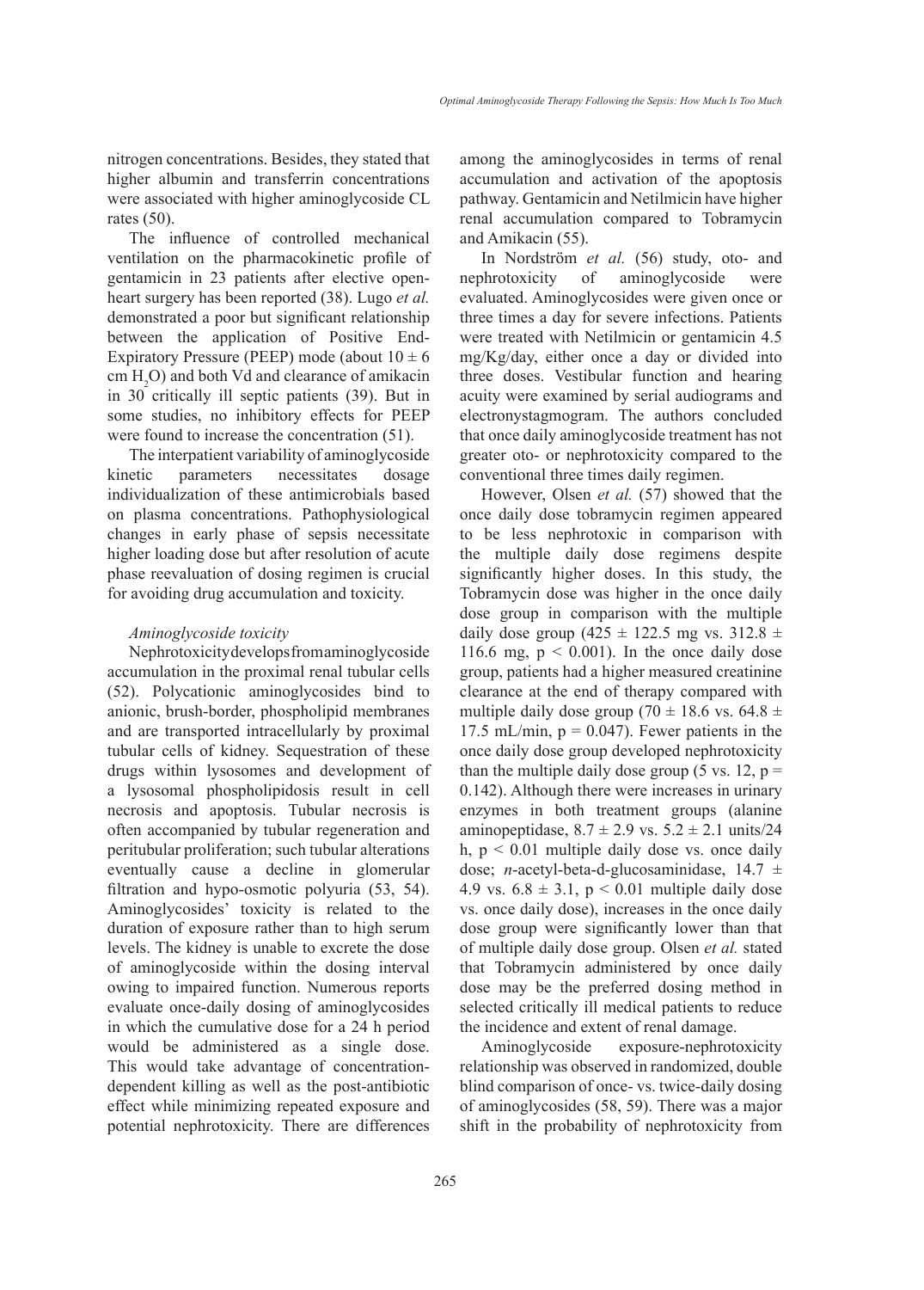|                                                | Dose (mg/Kg)           |                      |                     |
|------------------------------------------------|------------------------|----------------------|---------------------|
| <b>Estimated Creatinine Clearance (mL/min)</b> | Gentamicin, Tobramycin | Amikacin, Netilmicin | Dosing Interval (h) |
| 100                                            | 7                      | 20                   | 24                  |
| 90                                             |                        | 20                   | 24                  |
| 80                                             |                        | 20                   | 24                  |
| 70                                             | 5                      | 15                   | 24                  |
| 60                                             | 5                      | 15                   | 24                  |
| 50                                             | 4                      | 12                   | 24                  |
| 40                                             | 4                      | 12                   | 24                  |
| 30                                             | 5                      | 15                   | 48                  |
| 20                                             | 4                      | 12                   | 48                  |
| 10                                             | 3                      | 10                   | 48                  |
| >10                                            | 2.5                    | 7.5                  | 48                  |

**Table 2.** Recommended dosing schedules for adult patients with impaired renal function (60).

once-daily to twice-daily dosing. Time to the occurrence of a nephrotoxic event was a function of days of therapy, stratified by whether patients received vancomycin concurrently. In the absence of concurrent vancomycin use, there was a very small probability of a nephrotoxic event at day 7. In contrast, the likelihood of nephrotoxicity was exacerbated by concurrent administration of vancomycin. The once-daily dosing group had a low probability of nephrotoxicity even with the co-administration of vancomycin. Consequently, by administering the drug once daily, avoiding concurrent nephrotoxins and limiting duration of therapy to 7 days, these agents can be safely administered in the ICU setting.

The relationship between ototoxicity and aminoglycoside pharmacokinetic is not clear, but it can be expected that in duration less than 5-6 days, its incidence is low and this side effect is seen in prolonged therapy for 10 days or more.

It can be said that once-daily dosing regimens of aminoglycosides have less nephrotoxicity compared to the multiple-daily dosing, although once-daily dosing use for long time  $($  > 7 days) can result in substantial nephrotoxicity (Table 2). Aminoglycoside dosing considerations in critically ill patients should attempt to improve the outcome meanwhile reducing the toxicity.

#### **Conclusion**

Although antibiotic therapy is cornerstone

modality in sepsis treatment, due to the pathophysiological changes during this process, optimal dosing of antibiotics is a major challenge in critical care for better outcome. However, owing to the clinically significant variations in aminoglycoside pharmacokinetics, routine use of conventional aminoglycoside dosing nomograms to achieve an appropriate dosage regimen is discouraged in many critically ill patients. The aminoglycoside volume of distribution (Vd) and clearance (CL) in critically ill patients differs from general population and pharmacokinetic parameters change considerably during the therapy. Critically ill patients should undergo individualized pharmacokinetic analysis to characterize efficiently and more effectively plasma concentrations and determine an appropriate dosing interval, considering site and severity of infection, plasma clearance, and the apparent post-antibiotic effect. Based on these data, the majority of critically ill patients would not be predicted to achieve the PD target under current dosing regimens. Since critically ill patients have significantly larger Vd and altered CL, they may require larger doses per kilogram of body weight of aminoglycoside and should receive larger loading doses of aminoglycosides in order to achieve therapeutic blood levels. Besides, the use of extendedinterval aminoglycoside dosing regimens should be based on pharmacodynamic endpoints and patient-specific pharmacokinetic assessment.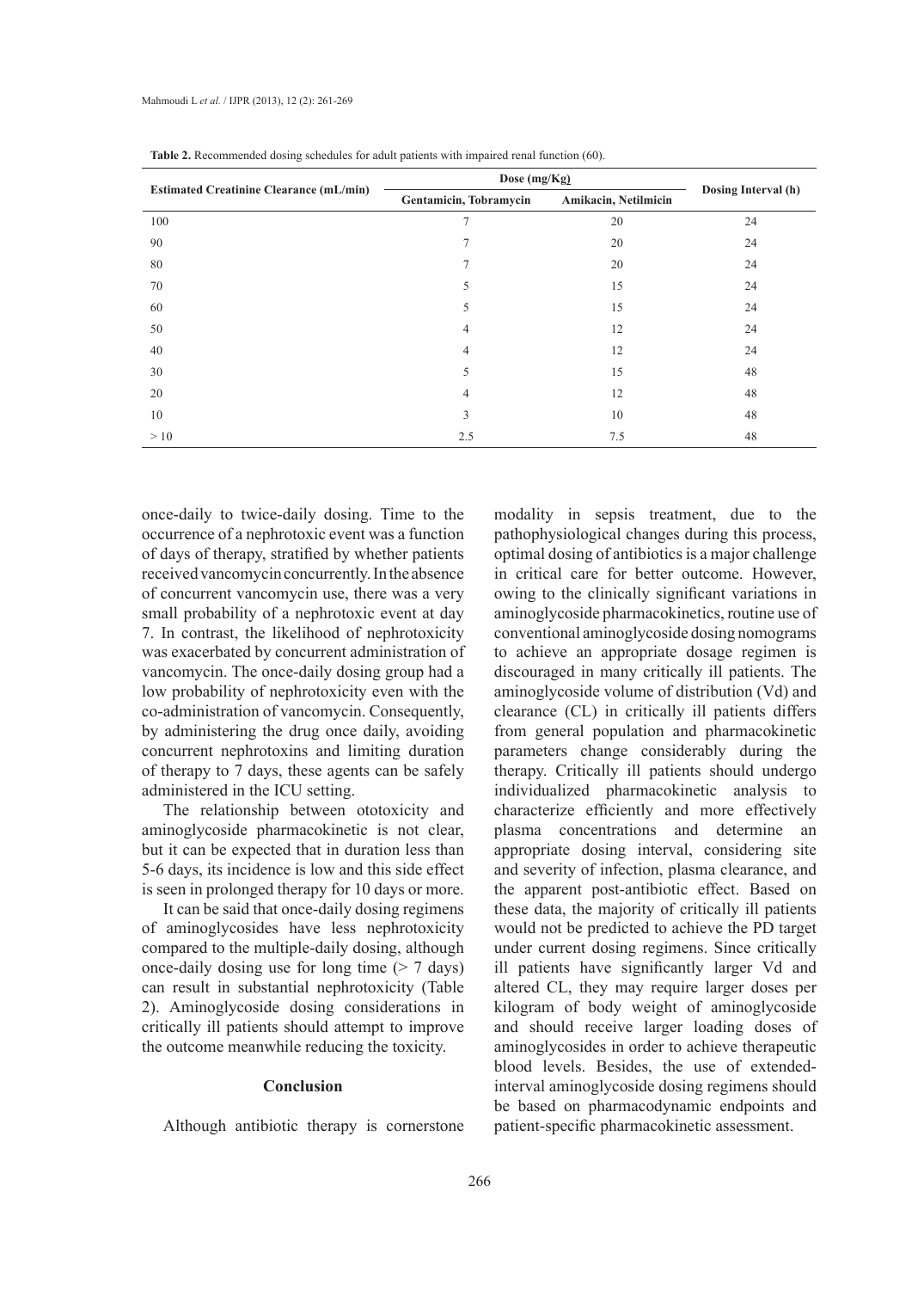#### **References**

- Panahi Y, Mojtahedzadeh M, Beiraghdar F, Pazooki (1) M and Moharamzad Y. Prevalence of Microorganisms Causing Septicemia and Determination of Antimicrobial Resistance in Intensive Care Unit. *Iranian J. Pharm. Res.* (2008) 7: 305-309.
- (2) Hamishehkar H, Beigmohammadi MT, Abdollahi M, Ahmadi A, Mahmoodpour A, Mirjalili MR, Abrishami R, Khoshayand MR, Eslami K, Kanani M, Baeeri M and Mojtahedzadeh M. Identification of enhanced cytokine generation following sepsis. Dream of magic bullet for mortality prediction and therapeutic evaluation. *Daru* (2010) 18: 155-162.
- Rafati MR, Rouini MR, Mojtahedzadeh M, Najafi (3) A, Tavakoli H, Gholami K and Fazeli MR. Clinical efficacy of continuous infusion of piperacillin compared with intermittent dosing in septic critically ill patients. *Intern. J. Antimicrob. Agent* (2006) 28: 122-127.
- Dellinger RP, Levy MM and Carlet JM. Surviving (4) Sepsis Campaign: international guidelines for management of severe sepsis and septic shock. *Crit. Care Med.* (2008) 36: 296 -327.
- (5) Kumar A, Roberts D, Wood KE, Light B, Parrillo JE, Sharma S, Suppes R, Feinstein D, Zanotti S, Taiberg L, Gurka D, Kumar A and Cheang M. Duration of hypotension prior to initiation of effective antimicrobial therapy is the critical determinant of survival in human septic shock. *Crit. Care Med*. (2006) 34: 1589-1596.
- Falagas M.E and Kopterides P. Old antibiotics for (6) infections in critically ill patients. *Curr. Opin. Crit. Care*. (2007) 13:592-597.
- Roberts J.A and Lipman J. Pharmacokinetic issues for (7) antibiotics in the critically ill patients. *Crit. Care. Med*. (2009) 37: 840-851.
- Mojtahedzadeh M, Panahi Y, Fazeli MR, Najafi A, (8) Pazouki M, Mahdi-Navehsi B, Bazzaz A, Naghizadeh MM and Beiraghdar F. Intensive care unit-acquired urinary tract infections in patients admitted with sepsis: etiology, risk factors, and patterns of antimicrobial resistance. *Int. J. Infect. Dis*. (2008) 12: 312-318.
- (9) Nicolau DP. Optimizing antimicrobial therapy and emerging pathogens. *Am. J. Managed. Care* (1998) 4: 525S -530S.
- (10) Ulldemolins M, Nuvials X, Palomar M, Masclans JR and Rello J. Appropriateness is Critical. *Crit. Car. Clin*. (2011) 27: 35-51.
- (11) Fourmy D, Recht MI, Blanchard SC and Puglisi JD. Structure of the A site of Escherichia coli 16S ribosomal RNA complexes with an aminoglycoside antibiotic. *Science* (1996) 27:1367-71.
- (12) Mingeot-Leclercq MP, Glupczynski Y and Tulkens PM. Aminoglycosides: Activity and resistance. *Antimicrob Agents Chemother* (1999) 43:727.
- (13) Royo P, Martin-Casabona N, Martinez E and Andonegui M. *In-vitro* susceptibility of Mycobacterium kansasii to the difluorinated quinolone sparfloxacin using a broth microdilution and macrodilution MIC system.

*Int. J. Tuberc. Lung. Dis*. (1999) 3: 349-53.

- (14) Jorgensen JH and Ferraro MJ. Antimicrobial susceptibility testing: general principles and contemporary practices. *Clin. Infect. Dis*. (1998) 26: 973.
- Fisman DN and Kaye KM. Once-daily dosing of (15) aminoglycoside antibiotics. *Infect. Dis*. *Clin. North Am*. (2000) 14: 475-487.
- (16) Novelli A, Mazzei T, Fallani S, Cassetta MI and Conti S. *In-vitro* postantibiotic effect and postantibiotic leukocyte enhancement of tobramycin. *J. Chemother*. (1995) 7: 355-62.
- McLean AJ, Ioannides-Demos LL, Li SC, Bastone EB (17) and Spicer WJ. Bactericidal effect of gentamicin peak concentration provides a rationale for administration of bolus doses. *J. Antimicrob. Chemother* (1993) 32: 301-5.
- (18) Moore RD, Lietman PS and Smith CR. Clinical response to aminoglycoside therapy: importance of the ratio of peak concentration to minimal inhibitory concentration. *J Infect. Dis*. (1987) 155:93-9.
- (19) Deziel-Evans L.M, Murphy JE and Job ML. Correlation of pharmacokinetic indices with therapeutic outcome in patients receiving aminoglycosides. *Clin. Pharm*. (1986) 5: 319-324.
- (20) Kashuba AD, Nafziger AN, Drusano GL and Bertino JS. Optimizing aminoglycoside therapy for nosocomial pneumonia caused by gram-negative bacteria. *Antimicrob*. *Agents Chemother* (1999) 43: 623-9.
- (21) Nicolau DP. Optimizing outcomes with antimicrobial therapy through pharmacodynamic profiling. *J. Infect. Chemother* (2003) 9: 292-296.
- $(22)$  Roberts JA, Kruger P, Paterson DL and Lipman J. Antibiotic resistance - what's dosing got to do with it? *Crit. Care. Med*. (2008) 36: 2433-2440.
- (23) Turnidge J. Pharmacodynamic and dosing of aminoglycosides. *Infect. Dis. Clin. North Am.* (2003) 17: 503-528.
- $(24)$  Bochud PY and Calandra T. Pathogenesis of sepsis: new concepts and implications for future treatment. *BMJ* (2003) 326: 262-6.
- (25) Glauser MP, Zanetti G, Baumgartner JD and Cohen J. Septic shock: pathogenesis. *Lancet* (1991) 338:732-6.
- (26) Mahmoodpoor A, Eslami K, Mojtahedzadeh M, Najafi A, Ahmadi A, Dehnadi-Moghadam A, Mohammadirad A, Baeeri M and Abdollahi M. Examination of Setarud (IMOD™) in the management of patients with severe sepsis. *Daru* (2010) 18: 23-28.
- (27) Shohrati M, Mojtahedzadeh M, Rouini MR, Gholami K, Eftekhar B, Sadidi A and Abdollahzadeh M. Correlation of free fraction of phenytoin and plasma albumin level in head trauma patients. *Daru* (2002) 10: 1-5.
- (28) Joynt GM, Lipman J, Gomersall CD, Younga RJ, Wonga ELY and Gina T. The pharmacokinetics of oncedaily dosing of ceftriaxone in critically ill patients. *J*. *Antimicrob Chemother* (2001) 47: 421-9.
- (29) Vrhovac B, Sarapa N, Bakran I, Huic M, Macolic-Sarinic V, Francetic I, Wolf-Coporda A and Plavsic F.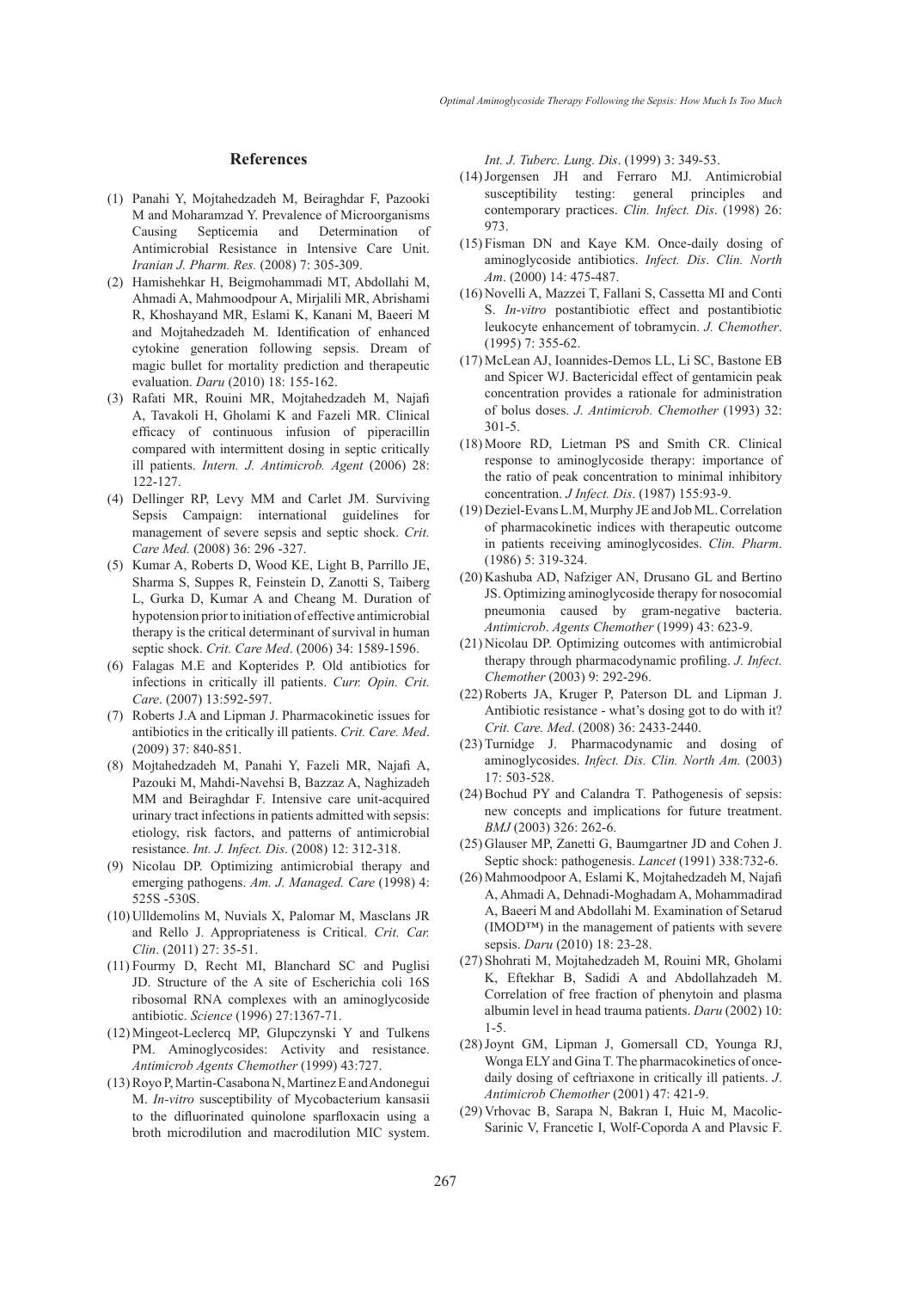Pharmacokinetic changes in patients with edema. *Clin. Pharmacokinet* (1995) 28: 405-18.

- (30) Sabzghabaee AM, Mojtahedzadeh M, Tajerzadeh H, Asasi N, Ganji M, Mohagheghi A, Gholami K and Hadavand N. Pharmacokinetic behavior of amikacin in 31 iranian critically ill septic patients. *Daru* (2002) 10: 111-19.
- (31) Marik PE. Aminoglycoside volume of distribution and illness severity in critically ill septic patients. *Anaesthesia Intens. Care* (1993) 21: 172.
- $(32)$  De Paepe P, Belpaire FM and Buylaert WA. Pharmacokinetic and pharmacodynamic considerations when treating patients with sepsis and septic shock. *Clin. Pharmacokinet* (2002) 41: 1135-51.
- (33) Dorman T, Swoboda S, Zarfeshenfard F, Trentler B and Lipsett PA. Impact of altered aminoglycoside volume of distribution on the adequacy of a three milligram per kilogram loading dose. *Surgery* (1998) 124: 73-8.
- (34) Taccone F, Laterre PF, Spapen H, Dugernier T, Delattre I and Layeux B. Revisiting the loading dose of amikacin for patients with severe sepsis and septic shock. *Crit*. *Care*. (2010) 14: R53.
- (35) Tormo C, Abad FJ, Ronchera-Oms CL, Parra V and Jimenez NV. Critically-ill patients receiving total parentral nutrition show altered amikacin pharmacokinetics. *Clin. Nutr*. (1995) 14: 254-9.
- (36) Ronchera-Oms CL, Tormo C, Ordovás JP, Abad J and Jiménez NV. Expanded gentamicin volume of distribution in critically ill adult patients receiving total parenteral nutrition. *J. Clin. Pharm. Ther*. (1995) 20: 253-8.
- (37) Triginer C, Izquierdo I, Fernandez R, Rello J, Torrent J and Benito S. Gentamicin volume of distribution in critically ill septic patients. *Intens. Care. Med*. (1990) 16: 303-6.
- Lugo G and Castaneda-Hernandez G. Relationship (38) between hemodynamic and vital support measures and pharmacokinetic variability of amikacin in critically ill patients with sepsis. *Crit. Care. Med*. (1997) 25: 806- 811.
- (39) Hassan E and Ober JD. Predicted and measured aminoglycoside pharmacokinetic parameters in critically ill patients. *Antimicrob. Agents. Chemother*. (1987) 31: 1855.
- Tholl DA, Shikuma LR, Miller TQ, Woodward J, Cerra (40) FB and Zaske DE. Physiologic response of stress and aminoglycoside clearance in critically ill patients. *Crit. Care. Med*. (1993) 21:248.
- (40) Hadavand N, Mojtahedzadeh M, Sadray S, Shariat Moharreri R, Shafaghic B, Khajavi MR and Salari P. Pharmacokinetic Behavior of Theophylline following PEEP in Critically Ill Patients with Acute Lung Injury. *Iranian J. Pharm. Res*. (2004) 3: 35-40.
- $(42)$  Pea F and Viale P. The antimicrobial therapy puzzle: Could pharmacokinetics-pharmacodynamics relationships be helpful in addressing the issue of appropriate pneumonia treatment in critically ill patients? *Clin. Infect. Dis*. (2006) 42: 1764-71.
- Parrillo JE. Pathogenetic mechanisms of septic shock. (43)

*NEJM* (1993) 328: 1471-1477.

- $(44)$  Pea F, Porreca L, Baraldo M and Furlanut M. High vancomycin dosage regimens required by intensive care unit patients cotreated with drugs to improve haemodynamics following cardiac surgical procedures. *J. Antimicrob. Chemother*. (2000) 45: 329-335.
- $(45)$  Scaglione F and Paraboni C. Pharmacokinetics/ pharmacodynamics of antibacterials in the intensive care unit: setting appropriate dosing regimens. *Int. J. Antimicrob. Agents* (2008) 32: 294-301.
- (46) Hickling KG, Begg EJ, Perry RE, Atkinson HC and Sharman JR. Serum aminoglycoside clearance is predicted as poorly by renal aminoglycoside clearance as by creatinine clearance in critically ill patients. *Crit. Care. Med*. (1991) 19: 1041.
- Lugo-Goytia G and Castaeda-Hernbndez G. Bayesian (47) approach to control of amikacin serum concentrations in critically ill patients with sepsis. *Annal. Pharmacother* (2000) 34:1389
- (48) Kashuba AD, Bertino Jr JS and Nafziger AN. Dosing of aminoglycosides to rapidly attain pharmacodynamic goals and hasten therapeutic response by using individualized pharmacokinetic monitoring of patients with pneumonia caused by gram-negative organisms. *Antimicrob. Agents Chemother*. (1998) 42: 1842.
- (49) Tholl DA, Shikuma LR, Miller TQ, Woodward JM, Cerra FB and Zaske DE. Physiologic response of stress and aminoglycoside clearance in critically ill patients. *Crit. Care. Med*. (1993) 21: 248-251.
- (50) Conil J.M, Georges B, Lavit M, Laguerre J, Samii K, Houin G and Saivin. A population pharmacokinetic approach to caftazidime use in burn patients: Influence of glomerular filtration, gender and mechanical ventilation. *Br. J. Clin. Pharmacol*. (2007) 64: 27-35.
- (51) Hadidi E, Mojtahedzadeh M, Rouini M.R, Eftekhar B, Abdollahi M, Najafi A, Khajavi M.R, Rezaee S, Ghaffari R and Afshar M. The evaluation of the possible effect of positive end expiratory pressure (PEEP) on pharmacokinetics of phenytoin in patients with acute brain injury under mechanical ventilation. *Daru* (2005) 13: 74-81.
- (52) Giuliano RA, Verpooten GA, Verbist L, Wedeen RP and De Broe ME. *In-vivo* uptake kinetics of aminoglycosides in the kidney cortex of rats. *J. Pharmacol. Exp. Ther*. (1986) 236:470.
- (53) Tulkens PM. Nephrotoxicity of aminoglycoside antibiotics. *Toxicology Letters* (1989) 46: 107-123.
- Swan SK. Aminoglycoside nephrotoxicity. *Seminars*  (54) *in Nephrology* (1997) 17: 27-33.
- Winslade NE, Adelman MH, Evans ES and Schentag (55) JJ. Single dose accumulation kinetics of tobramycin and netilmicin in normal volunteers. *Antimicrob. Agents Chemother*. (1987) 31: 605-9.
- (56) Nordström L, Ringberg H, Cronberg S, Tjernström O and Walder M. Does administration of an aminoglycoside in a single daily dose affect its efficacy and toxicity? *J. Antimicrob. Chemother*. (1999) 25: 159-73.
- (57) Olsen KM, Rudis MI, Rebuck JA, Hara J, Gelmont D, Mehdian R, Nelson C and Rupp ME. Effect of once-